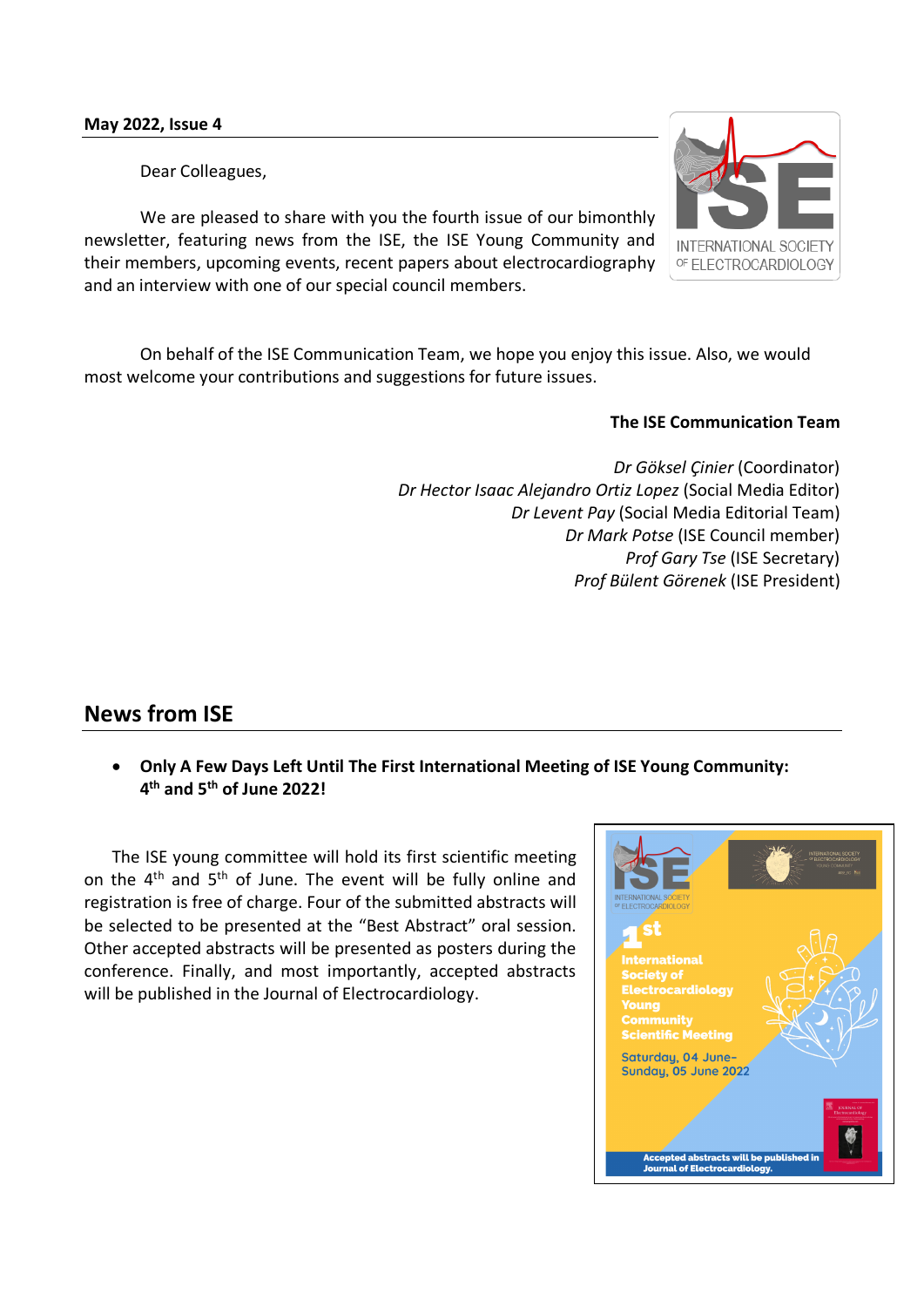• **Recent Meeting on ECG in Inherited Arrhythmia Disorders: Part II**

The second part of the *ECG in Inherited Arrhythmia Disorders* webinar meeting was held on the 12<sup>th</sup> of May. At the meeting, Prof. Philippe Chevalier, Prof. Elena Zaklyazminskaya and Prof. Emanuela T. Locati talked about Brugada syndrome, carriers of risky alleles and long-QT syndromes. Don't worry if you missed it, you can watch it via this link:

https://www.youtube.com/watch?v=gb6CDi-4AL8

# **Recent Publications**

**1. Title:** P Wave Parameters and Indices: A Critical Appraisal of Clinical Utility, Challenges, and Future Research-A Consensus Document Endorsed by the International Society of Electrocardiology and the International Society for Holter and Noninvasive Electrocardiology

## **Journal:**

**Authors:** Chen LY, Ribeiro ALP, Platonov PG, Cygankiewicz I, Soliman EZ, Gorenek B, Ikeda T, Vassilikos VP, Steinberg JS, Varma N, Bayés-de-Luna A, Baranchuk A.

**Contributor:** Dr Levent Pay (Turkey)

**Full text link:** https://pubmed.ncbi.nlm.nih.gov/35333097/

#### **Summary**

Chen *et al*. aimed to reuse ECG to improve the study, diagnosis and treatment of atrial cardiomyopathy and ultimately to overcome critical challenges in the prevention of cardiovascular disease and dementia. The study focused on the relationship of P wave parameters with cardiovascular and neurocognitive outcomes. The authors found that, changes in surface P waves can provide important information about cardiovascular disease and dementia risk. To evaluate the inclusion of P wave parameters in the clinical decision making process, more extensive studies are needed under the guidance of the P wave index.

2. **Title:** The prognostic significance of the electrical QRS axis on long-term mortality in acute coronary syndrome patients - The TACOS study

**Journal:** Journal of Electrocardiology

**Authors:** Punkka O, Kurvinen HJ, Koivula K, Eskola MJ, Martiskainen M, Huhtala H, Virtanen VK, Mikkelsson J, Järvelä K, Laurikka J, Niemelä KO, Karhunen PJ, Pérez-Riera AR, Nikus KC.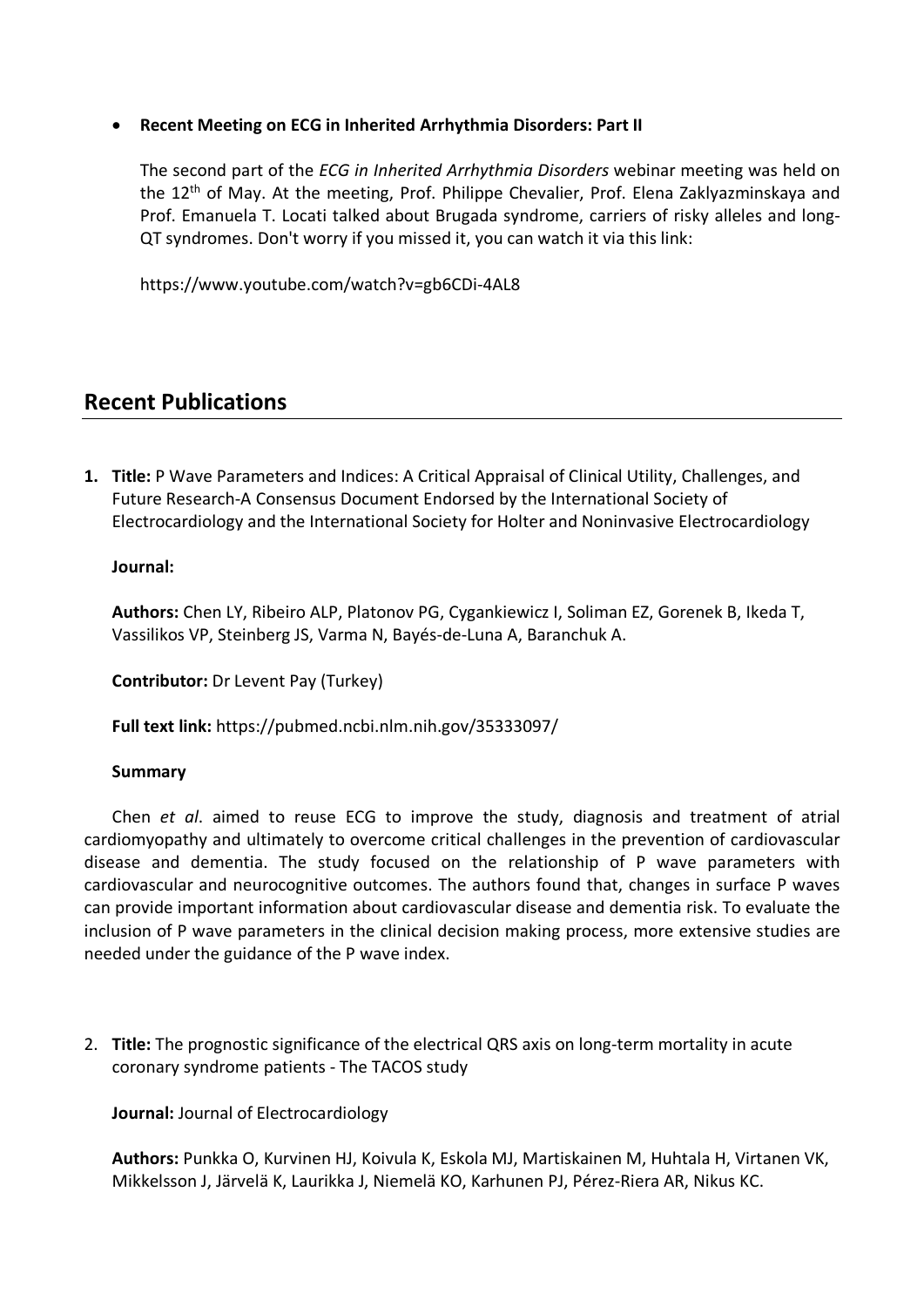## **Contributor:** Dr Levent Pay (Turkey)

**Full text link:** https://pubmed.ncbi.nlm.nih.gov/35567860/

#### **Summary**

Punkka *et al*. investigated the long-term prognostic significance of acute phase frontal plane QRS-axis deviation and its shift during hospital stay in ACS patients. The included 1026 patients were divided into 3 groups as normal axis (n = 823), left axis (n = 166) and right axis (n = 37). The authors concluded that acute phase QRS axis deviation was related to an increased risk of death from all causes in ACS patients. Among the three groups, right QRS axis deviation was the strongest predictor of mortality in multivariate analysis.

**3. Title:** Interatrial block and P terminal force in the general population - Longitudinal changes, risk factors and prognosis

**Journal:** Journal of Electrocardiology

**Authors:** Istolahti T, Eranti A, Huhtala H, Tynkkynen J, Lyytikäinen LP, Kähönen M, Lehtimäki T, Eskola M, Anttila I, Jula A, Nikus K, Hernesniemi J.

**Contributor:** Dr Levent Pay (Turkey)

**Full text link:** https://pubmed.ncbi.nlm.nih.gov/35533410/

#### **Summary**

Istolahti *et al*. aimed to examine the longitudinal changes and risk factors for P-wave abnormalities, to re-evaluate earlier findings about the associated risks of partial and advanced interatrial block to develop atrial fibrillation (AF), as well as to study the associated risk of P terminal force for AF development. Study results showed that traditional cardiovascular risk factors increase the risk of a new P wave abnormality. Partial and advanced IAB is associated with a high risk of developing AF. Interestingly, P wave abnormalities have been observed to be frequently reversible during long-term follow-up in the general population.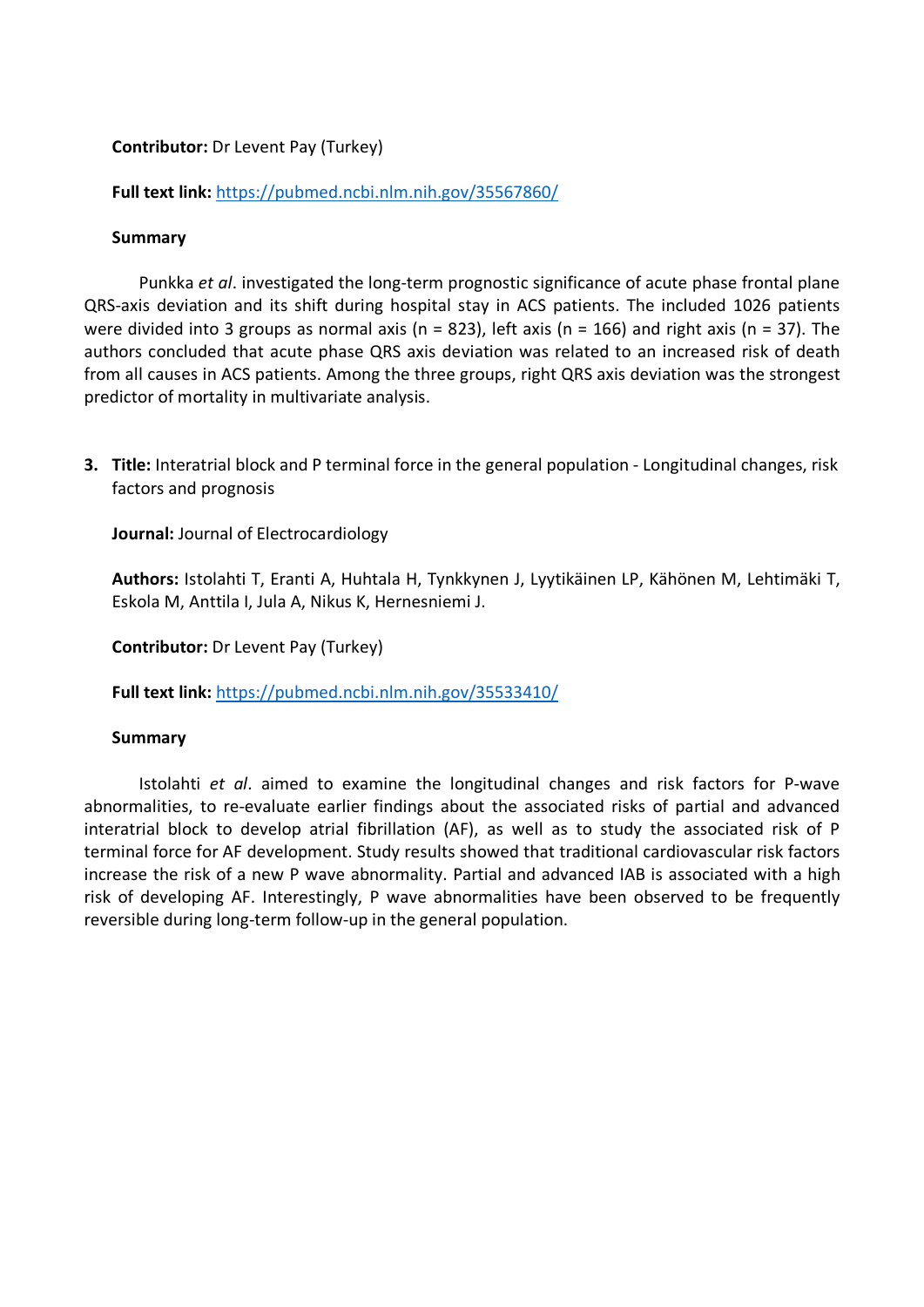# **Interview with Dr Mark Potse**

On behalf of the International Society of Electrocardiology Young Community (ISE-YC) it is our honor to have the opportunity to interview Dr Mark Potse from the University of Bordeaux.

Dr Potse is a scientist affiliated with LIRYC, the cardiac rhythmology and modeling institute in Bordeaux, France, and the Bordeaux Sud-Ouest center of Inria, the French national computer science institute. His research focuses on three areas, particularly cardiac sudden death syndromes, atrial fibrillation, and the development of realistic computer models of the electrophysiology of the human heart. He has been working in the field of cardiac electrophysiology since 1994.



**Question:** Dear Dr Potse, ISE has a long history. When did you join the society and how was your experience?

**Dr Potse:** My first ISE experience was the ICE meeting in 2002, I think. The meeting was in Montreal (Canada) that year and it was co-organized by my supervisor Professor Ramesh Gulrajani. I had just started a postdoc with him a few months earlier. I liked the small scale of the meeting and the fact that as a biomedical engineer I could easily talk with cardiologists, even famous ones. I've been there in Helsinki in 2003 and since then joined every time I could. Ten years ago I joined the council of the ISE and I have learned a lot in there.

**Question:** Considering that the first practical ECG was invented in 1895 by Willem Einthoven, what is your interpretation that it still has an important diagnostic place in clinical practice?

**Dr Potse:** I want to be careful about this subject because I am not a cardiologist. As a scientist I think that the ECG offers a wealth of information that would be difficult to obtain by other means, for example about rhythm and about acute ischemia. It can also give hints about numerous cardiac disorders such as ion channel mutations, cardiomyopathies, and even about non-cardiac issues such as hypothermia or abnormal serum electrolyte concentrations. But I think that cardiologists should not use the ECG anymore to infer anatomical states such as hypertrophy when they have access to more reliable means such as echocardiography and cardiac imaging. It may be much better to combine these techniques so one can recognize discrepancies like a small QRS amplitude in a big heart.